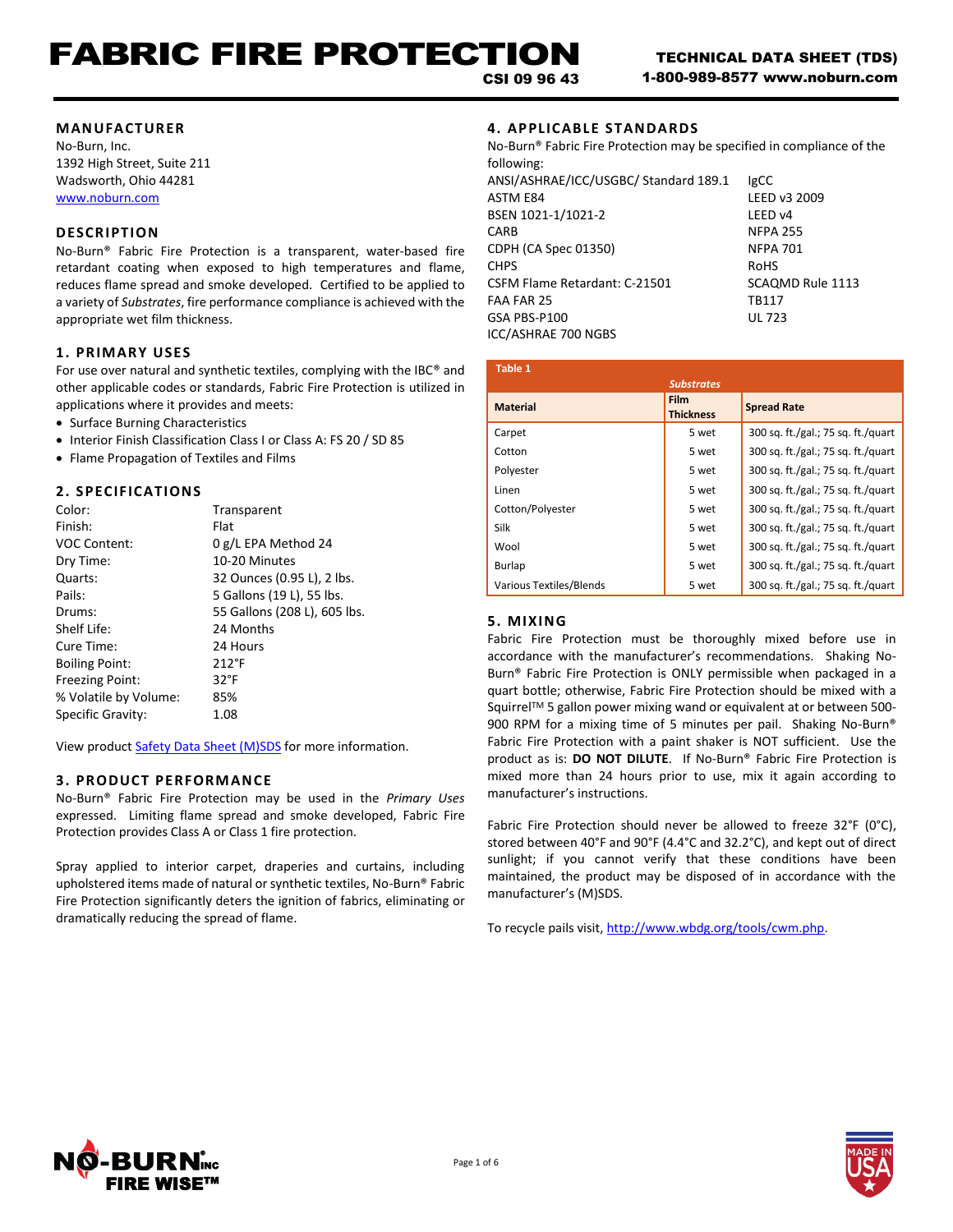# FABRIC FIRE PROTECTION CSI 09 96 43

# **6. APPLICATION**

When applying No-Burn® Fabric Fire Protection, the coating shall be applied to *Substrate(s),* as applicable, in accordance with manufacturer's technical data sheet/instructions. Copies of relevant technical data and/or documents shall be available at the jobsite.

Before and during coating application, the *Substrates'* surfaces shall be dry, clean and free from loose debris, dust, dirt, grease, oil, wax, etc. for the product to adhere properly to the material. Essentially, the *Substrate(s)* to be coated must be porous and properly prepared to receive No-Burn® Fabric Fire Protection. Not for use on leather or drycleanable material.

Surface and ambient temperatures before and during application shall be 40°F (4.4°C) minimum. Surface temperatures shall not exceed 100°F (37.7°C) during application. The coating shall be applied utilizing the ready-to-use trigger sprayer or compressed air sprayer evenly coating the material. Dry time is typically 10-20 minutes and cure time is 24 hours minimum, depending on the ambient temperature and relative humidity conditions.

Reapplication of No-Burn® Fabric Fire Protection is necessary after the material has been laundered and may be reapplied when the laundered material is completely dry.

# **7. PERSONAL PROTECTION & EXPOSURE CONTROLS**

For larger projects, wearing a certified respirator and goggles to avoid overspray and splashing are recommended. Eye and face protection should be in accordance with OSHA 29 CFR 1910.133. Rubber or plastic gloves are recommended for hand and arm protection. Personal cleanup may be with soap and water.

If sprayed, wear an air-purifying respirator approved by NIOSH in accordance with OSHA 29 CFR 1910.134(d)(1)(ii). If used in a confined area, a full-face, powered air-purifying respirator (PAPR) or supplied-air respirator (SAR) is recommended. Use respirators in accordance with 29 CFR 1910.134(d)(3)(i)(A) Table 1, 29 CFR 1910.134(d)(3)(iii)(B) and 29 CFR 1910.134(d)(3)(iv)(B).

Use appropriate engineering controls, such as proper ventilation. Where such systems are not effective, wear suitable personal protective equipment, which performs satisfactorily and meets OSHA or other recognized standards.

| Table 3                                                                     |                                                     |                                                     |                                                                             |
|-----------------------------------------------------------------------------|-----------------------------------------------------|-----------------------------------------------------|-----------------------------------------------------------------------------|
| <b>Code Compliance</b>                                                      |                                                     |                                                     |                                                                             |
|                                                                             |                                                     | INTERNATIONAL BUILDING CODE® (IBC®)                 |                                                                             |
| 2018                                                                        |                                                     |                                                     | 2015                                                                        |
| <b>Chapter 4 Special Detailed Requirements</b>                              |                                                     | <b>Chapter 4 Special Detailed Requirements</b>      |                                                                             |
| 410.2.6 Scenery                                                             |                                                     | 410.3.6 Scenery                                     |                                                                             |
| 424.2/5 & 8 Children's Play Structures Materials                            |                                                     | 424.2/5 & 8 Children's Play Structures Materials    |                                                                             |
| <b>Chapter 8 Interior Finish</b>                                            |                                                     | <b>Chapter 8 Interior Finish</b>                    |                                                                             |
| 803.1.2 Interior Wall and Ceiling Finish Materials ASTM E84 or UL 723       |                                                     | 803.1.1 Interior Wall and Ceiling Finish Material   |                                                                             |
| 806.4 Decorative Materials                                                  |                                                     | 806.4 Decorative Materials                          |                                                                             |
| 2012                                                                        |                                                     |                                                     | 2009                                                                        |
| <b>Chapter 4 Special Detailed Requirements</b>                              |                                                     | <b>Chapter 4 Special Detail Requirements</b>        |                                                                             |
| 410.3.6 Scenery                                                             |                                                     | 410.3.6 Scenery                                     |                                                                             |
| 424.2/5 & 8 Children's Play Structures Materials                            |                                                     | 402.12.1/5 & 8 Children's Play Structures Materials |                                                                             |
| <b>Chapter 8 Interior Finish</b>                                            |                                                     | <b>Chapter 8 Interior Finish</b>                    |                                                                             |
| 803.1.1 Interior Wall and Ceiling Finish Material                           |                                                     | 803.1.1 Interior Wall and Ceiling Finish Material   |                                                                             |
| 806.6 Interior Floor-wall Base                                              |                                                     | 806.6 Interior Floor-wall Base                      |                                                                             |
|                                                                             |                                                     | INTERNATIONAL RESIDENTIAL CODE® (IRC®)              |                                                                             |
| 2018                                                                        |                                                     |                                                     | 2015                                                                        |
| Chapter 3 Building and Planning                                             |                                                     | Chapter 3 Building and Planning                     |                                                                             |
| R302.9 Flame Spread and Smoke Developed Index for Wall and Ceiling Finishes |                                                     |                                                     | R302.9 Flame Spread and Smoke Developed Index for Wall and Ceiling Finishes |
| 2012                                                                        |                                                     |                                                     | 2009                                                                        |
| Chapter 3 Building and Planning                                             |                                                     | Chapter 3 Building and Planning                     |                                                                             |
| R302.9 Flame Spread and Smoke Developed Index for Wall and Ceiling Finishes |                                                     |                                                     | R302.9 Flame Spread and Smoke Developed Index for Wall and Ceiling Finishes |
| <b>NATIONAL FIRE PROTECTION ASSOCIATION® (NFPA®) 101</b>                    |                                                     |                                                     |                                                                             |
| 2018                                                                        |                                                     | 2015                                                | 2012                                                                        |
| <b>Chapter 10 Interior Finish</b>                                           | <b>Chapter 10 Interior Finish</b>                   |                                                     | <b>Chapter 10 Interior Finish</b>                                           |
| 10.2.3 Interior Wall/Ceiling Finish Testing & Class                         | 10.2.3 Interior Wall/Ceiling Finish Testing & Class |                                                     | 10.2.3 Interior Wall/Ceiling Finish Testing & Class                         |
| 10.2.3.4 Required to be Tested ASTM E84 or UL 723                           | 10.2.3.4 Required to be Tested ASTM E84 or UL 723   |                                                     | 10.2.3.4 Required to be Tested ASTM E84 or UL 723                           |
| 10.2.4.1 Textile Wall and Textile Ceiling Materials                         | 10.2.4.1 Textile Wall and Textile Ceiling Materials |                                                     | 10.2.4.1 Textile Wall and Textile Ceiling Materials                         |
| 10.2.6.1 Fire Retardant Coatings Flame Spread Index/Smoke                   | 10.2.6.1 Fire Retardant Coatings Flame Spread       |                                                     | 10.2.6.1 Fire Retardant Coatings Flame Spread                               |
| Developed                                                                   | Index/Smoke Developed<br>Index/Smoke Developed      |                                                     |                                                                             |
| 10.3.1 Contents and Furnishings                                             | 10.3.1 Contents and Furnishings                     |                                                     | 10.3.1 Contents and Furnishings                                             |



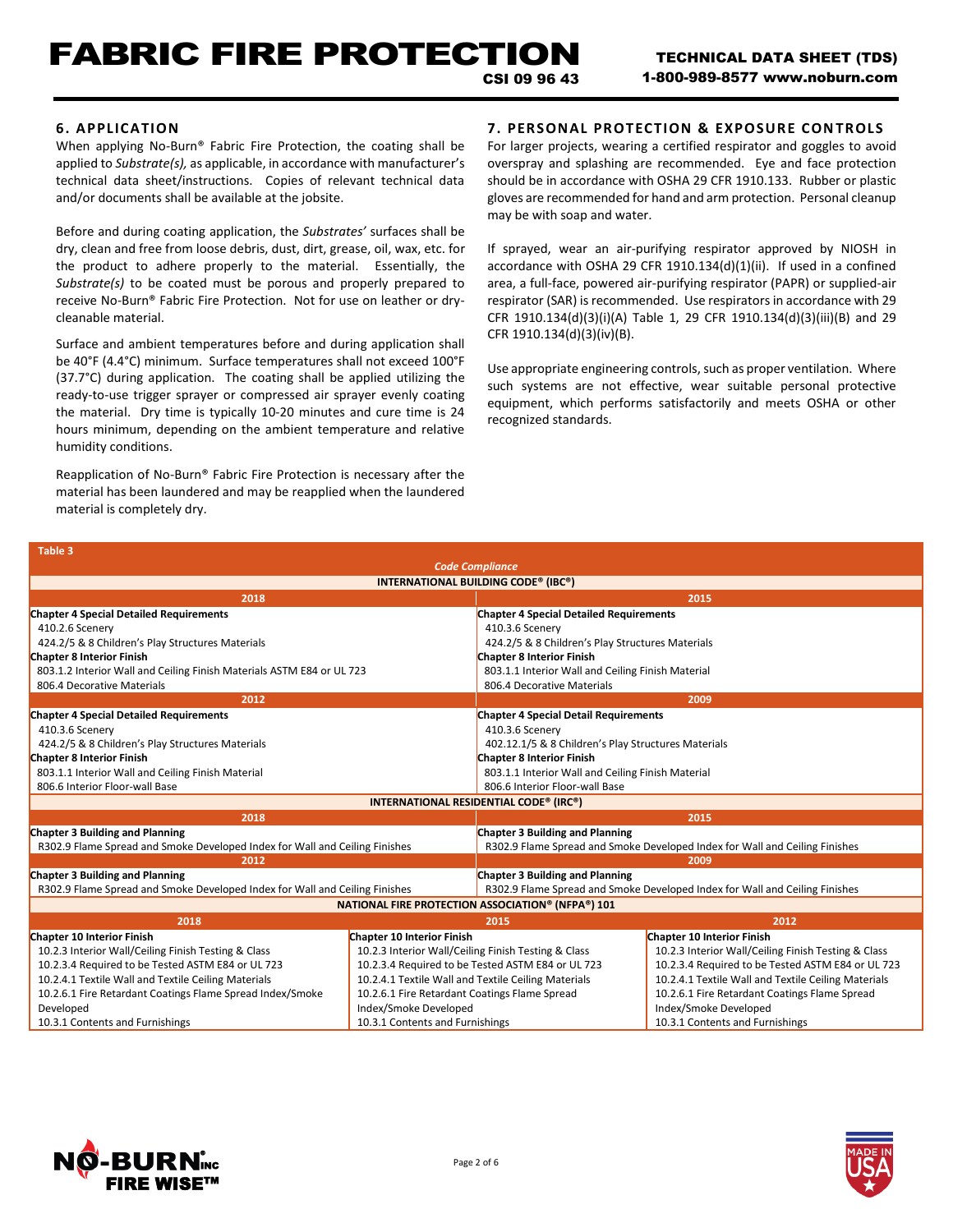# FABRIC FIRE PROTECTION

**Table 4**

CSI 09 96 43

| ANSI/ASHRAE/ICC/USGBC STANDARD 189.1<br>2017<br>2014<br>8. Indoor Environmental Quality (IEQ)<br>8. Indoor Environmental Quality (IEQ)<br>8.4.2.2 Paints and Coatings<br>8.4.2.2 Paints and Coatings<br>8.4.2.2.1 Emissions Requirements<br>8.4.2.2.1 Emissions Requirements<br>8.4.2.2.2 VOC Content Requirements: a and b<br>8.4.2.2.2 VOC Content Requirements: a and b<br>8.5.2 Materials<br>8.5.2 Materials<br>9. The Buildings Impact on the Atmosphere, Materials, and Resources<br>9.3.1.1 Diversion<br>9.3.1.1 Diversion<br>9.3.1.2 Total Waste<br>9.3.1.2 Total Waste<br>9.3.1.3 Construction Waste Management Plan<br>9.3.1.3 Construction Waste Management Plan<br>9.4.1.1.2 Salvaged Material Content<br>9.4.1.1.2 Salvaged Material Content<br>9.4.1.2 Regional Materials<br>9.4.1.2 Regional Materials<br><b>CALIFORNIA AIR RESOURCES BOARD (ARB)</b><br>2008<br>8.1 Calculation of VOC Content<br>8.2 VOC Content of Coatings<br>8.5.1 Flame Spread Index<br>8.5.9 VOC Content of Coatings<br>Table 1, VOC Content Limits for Architectural Coatings: Flat Coatings<br><b>CALIFORNIA DEPARTMENT OF PUBLIC HEALTH (CDPH)</b><br>2017<br>2010<br>STANDARD METHOD FOR THE TESTING AND EVALUATION OF VOC EMISSIONS FROM<br>STANDARD METHOD FOR THE TESTING AND EVALUATION OF VOC EMISSIONS FROM<br>INDOOR SOURCES USING ENVIRONMENTAL CHAMBERS V1.2 California Specification 01350<br>INDOOR SOURCES USING ENVIRONMENTAL CHAMBERS V1.1 California Specification<br>01350<br><b>COLLABORATIVE FOR HIGH PERFORMANCE SCHOOLS (CHPS)</b><br>2017<br>2016<br><b>Core Criteria New Construction and Renovation</b><br>Core Criteria New Construction and Renovation<br><b>Indoor Environmental Quality</b><br>Prerequisite: EQ 7.0 Low Emitting Materials/Paints & Coatings<br>Prerequisite: EQ 7.0 Low Emitting Materials/Paints & Coatings<br>EQ 7.1 Additional Low Emitting Materials/EQ 7.1.5 Paints & Coatings<br>EQ 7.1 Additional Low Emitting Materials/EQ 7.1.5 Paints & Coatings<br><b>Materials &amp; Waste Management</b><br><b>Materials &amp; Waste Management</b><br>Prerequisite MW 1.0 Storage & Collection Recyclables<br>Prerequisite MW 1.0 Storage & Collection Recyclables<br><b>GENERAL SERVICES ADMINISTRATION (GSA) PUBLIC BUILDING SERVICE (PBS) - P100</b><br>2017<br>2016<br>Chapter 3 Architecture and Interior Design<br><b>Chapter 3 Architecture and Interior Design</b><br>3.5.2 Interior Finishes and Materials<br>3.5.2 Interior Finishes and Materials<br>3.5.2.19 Interior Coatings<br>3.5.2.19 Interior Coatings<br>3.5.4 Fire Performance and Smoke Development<br>3.5.4 Fire Performance and Smoke Development<br><b>Chapter 4 Prescriptive Structural Engineering</b><br><b>Chapter 4 Structural Engineering</b><br>4.3.1 Innovative Materials and Methods<br>4.3.1 Innovative Materials and Methods<br><b>Chapter 7 Fire Protection</b><br><b>Chapter 7 Fire Protection and Life Safety</b><br>7.1.3.3 Alternative Designs<br>7.3.1.3 Alternative Designs<br>7.5 Interior Finishes<br>7.5 Interior Finishes<br>7.15 Performance-Based Design<br>7.15 Performance-Based Design<br>ICC/ASHRAE 700 NATIONAL GREEN BUILDING STANDARD™ (NGBS)<br>2015<br>2012<br><b>Chapter 6 Resource Efficiency</b><br><b>Chapter 6 Resource Efficiency</b><br>609.1 Regional Materials<br>609.1 Regional Materials<br><b>Chapter 9 Indoor Environmental Quality</b><br><b>Chapter 9 Indoor Environmental Quality</b><br>901.8 Wall Coverings<br>901.8 Wall Coverings<br>901.9 Interior Architectural Coatings<br>901.9 Interior Architectural Coatings<br>901.9.1 VOC Content Limits Architectural Coatings Flat Coatings or 901.9.3<br>901.9.1 VOC Content Limits Architectural Coatings Flat Coatings or 901.9.3<br>904.1 Indoor Air Quality (IAQ) During Construction<br>904.2 Indoor Air Quality (IAQ) Post Construction<br><b>Chapter 11 Remodeling</b><br>11.605.3 On-site Recycling<br>11.605.3 On-site Recycling<br>11.605.4 Recycled Construction Materials<br>11.605.4 Recycled Construction Materials<br>11.609.1 Regional Materials<br>11.609.1 Regional Materials | <b>Green Standards</b>                                              |                         |  |  |
|--------------------------------------------------------------------------------------------------------------------------------------------------------------------------------------------------------------------------------------------------------------------------------------------------------------------------------------------------------------------------------------------------------------------------------------------------------------------------------------------------------------------------------------------------------------------------------------------------------------------------------------------------------------------------------------------------------------------------------------------------------------------------------------------------------------------------------------------------------------------------------------------------------------------------------------------------------------------------------------------------------------------------------------------------------------------------------------------------------------------------------------------------------------------------------------------------------------------------------------------------------------------------------------------------------------------------------------------------------------------------------------------------------------------------------------------------------------------------------------------------------------------------------------------------------------------------------------------------------------------------------------------------------------------------------------------------------------------------------------------------------------------------------------------------------------------------------------------------------------------------------------------------------------------------------------------------------------------------------------------------------------------------------------------------------------------------------------------------------------------------------------------------------------------------------------------------------------------------------------------------------------------------------------------------------------------------------------------------------------------------------------------------------------------------------------------------------------------------------------------------------------------------------------------------------------------------------------------------------------------------------------------------------------------------------------------------------------------------------------------------------------------------------------------------------------------------------------------------------------------------------------------------------------------------------------------------------------------------------------------------------------------------------------------------------------------------------------------------------------------------------------------------------------------------------------------------------------------------------------------------------------------------------------------------------------------------------------------------------------------------------------------------------------------------------------------------------------------------------------------------------------------------------------------------------------------------------------------------------------------------------------------------------------------------------------------------------------------------------------------------------------------------------------------------------------------------------------------------------------------------------------------------------------------------------------------------------------------------------------------------------------------------------------------------------------------------------------------------------------|---------------------------------------------------------------------|-------------------------|--|--|
|                                                                                                                                                                                                                                                                                                                                                                                                                                                                                                                                                                                                                                                                                                                                                                                                                                                                                                                                                                                                                                                                                                                                                                                                                                                                                                                                                                                                                                                                                                                                                                                                                                                                                                                                                                                                                                                                                                                                                                                                                                                                                                                                                                                                                                                                                                                                                                                                                                                                                                                                                                                                                                                                                                                                                                                                                                                                                                                                                                                                                                                                                                                                                                                                                                                                                                                                                                                                                                                                                                                                                                                                                                                                                                                                                                                                                                                                                                                                                                                                                                                                                                              |                                                                     |                         |  |  |
|                                                                                                                                                                                                                                                                                                                                                                                                                                                                                                                                                                                                                                                                                                                                                                                                                                                                                                                                                                                                                                                                                                                                                                                                                                                                                                                                                                                                                                                                                                                                                                                                                                                                                                                                                                                                                                                                                                                                                                                                                                                                                                                                                                                                                                                                                                                                                                                                                                                                                                                                                                                                                                                                                                                                                                                                                                                                                                                                                                                                                                                                                                                                                                                                                                                                                                                                                                                                                                                                                                                                                                                                                                                                                                                                                                                                                                                                                                                                                                                                                                                                                                              |                                                                     |                         |  |  |
|                                                                                                                                                                                                                                                                                                                                                                                                                                                                                                                                                                                                                                                                                                                                                                                                                                                                                                                                                                                                                                                                                                                                                                                                                                                                                                                                                                                                                                                                                                                                                                                                                                                                                                                                                                                                                                                                                                                                                                                                                                                                                                                                                                                                                                                                                                                                                                                                                                                                                                                                                                                                                                                                                                                                                                                                                                                                                                                                                                                                                                                                                                                                                                                                                                                                                                                                                                                                                                                                                                                                                                                                                                                                                                                                                                                                                                                                                                                                                                                                                                                                                                              |                                                                     |                         |  |  |
|                                                                                                                                                                                                                                                                                                                                                                                                                                                                                                                                                                                                                                                                                                                                                                                                                                                                                                                                                                                                                                                                                                                                                                                                                                                                                                                                                                                                                                                                                                                                                                                                                                                                                                                                                                                                                                                                                                                                                                                                                                                                                                                                                                                                                                                                                                                                                                                                                                                                                                                                                                                                                                                                                                                                                                                                                                                                                                                                                                                                                                                                                                                                                                                                                                                                                                                                                                                                                                                                                                                                                                                                                                                                                                                                                                                                                                                                                                                                                                                                                                                                                                              |                                                                     |                         |  |  |
|                                                                                                                                                                                                                                                                                                                                                                                                                                                                                                                                                                                                                                                                                                                                                                                                                                                                                                                                                                                                                                                                                                                                                                                                                                                                                                                                                                                                                                                                                                                                                                                                                                                                                                                                                                                                                                                                                                                                                                                                                                                                                                                                                                                                                                                                                                                                                                                                                                                                                                                                                                                                                                                                                                                                                                                                                                                                                                                                                                                                                                                                                                                                                                                                                                                                                                                                                                                                                                                                                                                                                                                                                                                                                                                                                                                                                                                                                                                                                                                                                                                                                                              |                                                                     |                         |  |  |
|                                                                                                                                                                                                                                                                                                                                                                                                                                                                                                                                                                                                                                                                                                                                                                                                                                                                                                                                                                                                                                                                                                                                                                                                                                                                                                                                                                                                                                                                                                                                                                                                                                                                                                                                                                                                                                                                                                                                                                                                                                                                                                                                                                                                                                                                                                                                                                                                                                                                                                                                                                                                                                                                                                                                                                                                                                                                                                                                                                                                                                                                                                                                                                                                                                                                                                                                                                                                                                                                                                                                                                                                                                                                                                                                                                                                                                                                                                                                                                                                                                                                                                              |                                                                     |                         |  |  |
|                                                                                                                                                                                                                                                                                                                                                                                                                                                                                                                                                                                                                                                                                                                                                                                                                                                                                                                                                                                                                                                                                                                                                                                                                                                                                                                                                                                                                                                                                                                                                                                                                                                                                                                                                                                                                                                                                                                                                                                                                                                                                                                                                                                                                                                                                                                                                                                                                                                                                                                                                                                                                                                                                                                                                                                                                                                                                                                                                                                                                                                                                                                                                                                                                                                                                                                                                                                                                                                                                                                                                                                                                                                                                                                                                                                                                                                                                                                                                                                                                                                                                                              |                                                                     |                         |  |  |
|                                                                                                                                                                                                                                                                                                                                                                                                                                                                                                                                                                                                                                                                                                                                                                                                                                                                                                                                                                                                                                                                                                                                                                                                                                                                                                                                                                                                                                                                                                                                                                                                                                                                                                                                                                                                                                                                                                                                                                                                                                                                                                                                                                                                                                                                                                                                                                                                                                                                                                                                                                                                                                                                                                                                                                                                                                                                                                                                                                                                                                                                                                                                                                                                                                                                                                                                                                                                                                                                                                                                                                                                                                                                                                                                                                                                                                                                                                                                                                                                                                                                                                              | 9. The Buildings Impact on the Atmosphere, Materials, and Resources |                         |  |  |
|                                                                                                                                                                                                                                                                                                                                                                                                                                                                                                                                                                                                                                                                                                                                                                                                                                                                                                                                                                                                                                                                                                                                                                                                                                                                                                                                                                                                                                                                                                                                                                                                                                                                                                                                                                                                                                                                                                                                                                                                                                                                                                                                                                                                                                                                                                                                                                                                                                                                                                                                                                                                                                                                                                                                                                                                                                                                                                                                                                                                                                                                                                                                                                                                                                                                                                                                                                                                                                                                                                                                                                                                                                                                                                                                                                                                                                                                                                                                                                                                                                                                                                              |                                                                     |                         |  |  |
|                                                                                                                                                                                                                                                                                                                                                                                                                                                                                                                                                                                                                                                                                                                                                                                                                                                                                                                                                                                                                                                                                                                                                                                                                                                                                                                                                                                                                                                                                                                                                                                                                                                                                                                                                                                                                                                                                                                                                                                                                                                                                                                                                                                                                                                                                                                                                                                                                                                                                                                                                                                                                                                                                                                                                                                                                                                                                                                                                                                                                                                                                                                                                                                                                                                                                                                                                                                                                                                                                                                                                                                                                                                                                                                                                                                                                                                                                                                                                                                                                                                                                                              |                                                                     |                         |  |  |
|                                                                                                                                                                                                                                                                                                                                                                                                                                                                                                                                                                                                                                                                                                                                                                                                                                                                                                                                                                                                                                                                                                                                                                                                                                                                                                                                                                                                                                                                                                                                                                                                                                                                                                                                                                                                                                                                                                                                                                                                                                                                                                                                                                                                                                                                                                                                                                                                                                                                                                                                                                                                                                                                                                                                                                                                                                                                                                                                                                                                                                                                                                                                                                                                                                                                                                                                                                                                                                                                                                                                                                                                                                                                                                                                                                                                                                                                                                                                                                                                                                                                                                              |                                                                     |                         |  |  |
|                                                                                                                                                                                                                                                                                                                                                                                                                                                                                                                                                                                                                                                                                                                                                                                                                                                                                                                                                                                                                                                                                                                                                                                                                                                                                                                                                                                                                                                                                                                                                                                                                                                                                                                                                                                                                                                                                                                                                                                                                                                                                                                                                                                                                                                                                                                                                                                                                                                                                                                                                                                                                                                                                                                                                                                                                                                                                                                                                                                                                                                                                                                                                                                                                                                                                                                                                                                                                                                                                                                                                                                                                                                                                                                                                                                                                                                                                                                                                                                                                                                                                                              |                                                                     |                         |  |  |
|                                                                                                                                                                                                                                                                                                                                                                                                                                                                                                                                                                                                                                                                                                                                                                                                                                                                                                                                                                                                                                                                                                                                                                                                                                                                                                                                                                                                                                                                                                                                                                                                                                                                                                                                                                                                                                                                                                                                                                                                                                                                                                                                                                                                                                                                                                                                                                                                                                                                                                                                                                                                                                                                                                                                                                                                                                                                                                                                                                                                                                                                                                                                                                                                                                                                                                                                                                                                                                                                                                                                                                                                                                                                                                                                                                                                                                                                                                                                                                                                                                                                                                              |                                                                     |                         |  |  |
|                                                                                                                                                                                                                                                                                                                                                                                                                                                                                                                                                                                                                                                                                                                                                                                                                                                                                                                                                                                                                                                                                                                                                                                                                                                                                                                                                                                                                                                                                                                                                                                                                                                                                                                                                                                                                                                                                                                                                                                                                                                                                                                                                                                                                                                                                                                                                                                                                                                                                                                                                                                                                                                                                                                                                                                                                                                                                                                                                                                                                                                                                                                                                                                                                                                                                                                                                                                                                                                                                                                                                                                                                                                                                                                                                                                                                                                                                                                                                                                                                                                                                                              |                                                                     |                         |  |  |
|                                                                                                                                                                                                                                                                                                                                                                                                                                                                                                                                                                                                                                                                                                                                                                                                                                                                                                                                                                                                                                                                                                                                                                                                                                                                                                                                                                                                                                                                                                                                                                                                                                                                                                                                                                                                                                                                                                                                                                                                                                                                                                                                                                                                                                                                                                                                                                                                                                                                                                                                                                                                                                                                                                                                                                                                                                                                                                                                                                                                                                                                                                                                                                                                                                                                                                                                                                                                                                                                                                                                                                                                                                                                                                                                                                                                                                                                                                                                                                                                                                                                                                              |                                                                     |                         |  |  |
|                                                                                                                                                                                                                                                                                                                                                                                                                                                                                                                                                                                                                                                                                                                                                                                                                                                                                                                                                                                                                                                                                                                                                                                                                                                                                                                                                                                                                                                                                                                                                                                                                                                                                                                                                                                                                                                                                                                                                                                                                                                                                                                                                                                                                                                                                                                                                                                                                                                                                                                                                                                                                                                                                                                                                                                                                                                                                                                                                                                                                                                                                                                                                                                                                                                                                                                                                                                                                                                                                                                                                                                                                                                                                                                                                                                                                                                                                                                                                                                                                                                                                                              | 8. Compliance and Test Methods                                      |                         |  |  |
|                                                                                                                                                                                                                                                                                                                                                                                                                                                                                                                                                                                                                                                                                                                                                                                                                                                                                                                                                                                                                                                                                                                                                                                                                                                                                                                                                                                                                                                                                                                                                                                                                                                                                                                                                                                                                                                                                                                                                                                                                                                                                                                                                                                                                                                                                                                                                                                                                                                                                                                                                                                                                                                                                                                                                                                                                                                                                                                                                                                                                                                                                                                                                                                                                                                                                                                                                                                                                                                                                                                                                                                                                                                                                                                                                                                                                                                                                                                                                                                                                                                                                                              |                                                                     |                         |  |  |
|                                                                                                                                                                                                                                                                                                                                                                                                                                                                                                                                                                                                                                                                                                                                                                                                                                                                                                                                                                                                                                                                                                                                                                                                                                                                                                                                                                                                                                                                                                                                                                                                                                                                                                                                                                                                                                                                                                                                                                                                                                                                                                                                                                                                                                                                                                                                                                                                                                                                                                                                                                                                                                                                                                                                                                                                                                                                                                                                                                                                                                                                                                                                                                                                                                                                                                                                                                                                                                                                                                                                                                                                                                                                                                                                                                                                                                                                                                                                                                                                                                                                                                              |                                                                     |                         |  |  |
|                                                                                                                                                                                                                                                                                                                                                                                                                                                                                                                                                                                                                                                                                                                                                                                                                                                                                                                                                                                                                                                                                                                                                                                                                                                                                                                                                                                                                                                                                                                                                                                                                                                                                                                                                                                                                                                                                                                                                                                                                                                                                                                                                                                                                                                                                                                                                                                                                                                                                                                                                                                                                                                                                                                                                                                                                                                                                                                                                                                                                                                                                                                                                                                                                                                                                                                                                                                                                                                                                                                                                                                                                                                                                                                                                                                                                                                                                                                                                                                                                                                                                                              |                                                                     |                         |  |  |
|                                                                                                                                                                                                                                                                                                                                                                                                                                                                                                                                                                                                                                                                                                                                                                                                                                                                                                                                                                                                                                                                                                                                                                                                                                                                                                                                                                                                                                                                                                                                                                                                                                                                                                                                                                                                                                                                                                                                                                                                                                                                                                                                                                                                                                                                                                                                                                                                                                                                                                                                                                                                                                                                                                                                                                                                                                                                                                                                                                                                                                                                                                                                                                                                                                                                                                                                                                                                                                                                                                                                                                                                                                                                                                                                                                                                                                                                                                                                                                                                                                                                                                              |                                                                     |                         |  |  |
|                                                                                                                                                                                                                                                                                                                                                                                                                                                                                                                                                                                                                                                                                                                                                                                                                                                                                                                                                                                                                                                                                                                                                                                                                                                                                                                                                                                                                                                                                                                                                                                                                                                                                                                                                                                                                                                                                                                                                                                                                                                                                                                                                                                                                                                                                                                                                                                                                                                                                                                                                                                                                                                                                                                                                                                                                                                                                                                                                                                                                                                                                                                                                                                                                                                                                                                                                                                                                                                                                                                                                                                                                                                                                                                                                                                                                                                                                                                                                                                                                                                                                                              |                                                                     |                         |  |  |
|                                                                                                                                                                                                                                                                                                                                                                                                                                                                                                                                                                                                                                                                                                                                                                                                                                                                                                                                                                                                                                                                                                                                                                                                                                                                                                                                                                                                                                                                                                                                                                                                                                                                                                                                                                                                                                                                                                                                                                                                                                                                                                                                                                                                                                                                                                                                                                                                                                                                                                                                                                                                                                                                                                                                                                                                                                                                                                                                                                                                                                                                                                                                                                                                                                                                                                                                                                                                                                                                                                                                                                                                                                                                                                                                                                                                                                                                                                                                                                                                                                                                                                              |                                                                     |                         |  |  |
|                                                                                                                                                                                                                                                                                                                                                                                                                                                                                                                                                                                                                                                                                                                                                                                                                                                                                                                                                                                                                                                                                                                                                                                                                                                                                                                                                                                                                                                                                                                                                                                                                                                                                                                                                                                                                                                                                                                                                                                                                                                                                                                                                                                                                                                                                                                                                                                                                                                                                                                                                                                                                                                                                                                                                                                                                                                                                                                                                                                                                                                                                                                                                                                                                                                                                                                                                                                                                                                                                                                                                                                                                                                                                                                                                                                                                                                                                                                                                                                                                                                                                                              |                                                                     |                         |  |  |
|                                                                                                                                                                                                                                                                                                                                                                                                                                                                                                                                                                                                                                                                                                                                                                                                                                                                                                                                                                                                                                                                                                                                                                                                                                                                                                                                                                                                                                                                                                                                                                                                                                                                                                                                                                                                                                                                                                                                                                                                                                                                                                                                                                                                                                                                                                                                                                                                                                                                                                                                                                                                                                                                                                                                                                                                                                                                                                                                                                                                                                                                                                                                                                                                                                                                                                                                                                                                                                                                                                                                                                                                                                                                                                                                                                                                                                                                                                                                                                                                                                                                                                              |                                                                     |                         |  |  |
|                                                                                                                                                                                                                                                                                                                                                                                                                                                                                                                                                                                                                                                                                                                                                                                                                                                                                                                                                                                                                                                                                                                                                                                                                                                                                                                                                                                                                                                                                                                                                                                                                                                                                                                                                                                                                                                                                                                                                                                                                                                                                                                                                                                                                                                                                                                                                                                                                                                                                                                                                                                                                                                                                                                                                                                                                                                                                                                                                                                                                                                                                                                                                                                                                                                                                                                                                                                                                                                                                                                                                                                                                                                                                                                                                                                                                                                                                                                                                                                                                                                                                                              |                                                                     |                         |  |  |
|                                                                                                                                                                                                                                                                                                                                                                                                                                                                                                                                                                                                                                                                                                                                                                                                                                                                                                                                                                                                                                                                                                                                                                                                                                                                                                                                                                                                                                                                                                                                                                                                                                                                                                                                                                                                                                                                                                                                                                                                                                                                                                                                                                                                                                                                                                                                                                                                                                                                                                                                                                                                                                                                                                                                                                                                                                                                                                                                                                                                                                                                                                                                                                                                                                                                                                                                                                                                                                                                                                                                                                                                                                                                                                                                                                                                                                                                                                                                                                                                                                                                                                              |                                                                     |                         |  |  |
|                                                                                                                                                                                                                                                                                                                                                                                                                                                                                                                                                                                                                                                                                                                                                                                                                                                                                                                                                                                                                                                                                                                                                                                                                                                                                                                                                                                                                                                                                                                                                                                                                                                                                                                                                                                                                                                                                                                                                                                                                                                                                                                                                                                                                                                                                                                                                                                                                                                                                                                                                                                                                                                                                                                                                                                                                                                                                                                                                                                                                                                                                                                                                                                                                                                                                                                                                                                                                                                                                                                                                                                                                                                                                                                                                                                                                                                                                                                                                                                                                                                                                                              |                                                                     |                         |  |  |
|                                                                                                                                                                                                                                                                                                                                                                                                                                                                                                                                                                                                                                                                                                                                                                                                                                                                                                                                                                                                                                                                                                                                                                                                                                                                                                                                                                                                                                                                                                                                                                                                                                                                                                                                                                                                                                                                                                                                                                                                                                                                                                                                                                                                                                                                                                                                                                                                                                                                                                                                                                                                                                                                                                                                                                                                                                                                                                                                                                                                                                                                                                                                                                                                                                                                                                                                                                                                                                                                                                                                                                                                                                                                                                                                                                                                                                                                                                                                                                                                                                                                                                              |                                                                     |                         |  |  |
|                                                                                                                                                                                                                                                                                                                                                                                                                                                                                                                                                                                                                                                                                                                                                                                                                                                                                                                                                                                                                                                                                                                                                                                                                                                                                                                                                                                                                                                                                                                                                                                                                                                                                                                                                                                                                                                                                                                                                                                                                                                                                                                                                                                                                                                                                                                                                                                                                                                                                                                                                                                                                                                                                                                                                                                                                                                                                                                                                                                                                                                                                                                                                                                                                                                                                                                                                                                                                                                                                                                                                                                                                                                                                                                                                                                                                                                                                                                                                                                                                                                                                                              |                                                                     |                         |  |  |
|                                                                                                                                                                                                                                                                                                                                                                                                                                                                                                                                                                                                                                                                                                                                                                                                                                                                                                                                                                                                                                                                                                                                                                                                                                                                                                                                                                                                                                                                                                                                                                                                                                                                                                                                                                                                                                                                                                                                                                                                                                                                                                                                                                                                                                                                                                                                                                                                                                                                                                                                                                                                                                                                                                                                                                                                                                                                                                                                                                                                                                                                                                                                                                                                                                                                                                                                                                                                                                                                                                                                                                                                                                                                                                                                                                                                                                                                                                                                                                                                                                                                                                              | <b>Indoor Environmental Quality</b>                                 |                         |  |  |
|                                                                                                                                                                                                                                                                                                                                                                                                                                                                                                                                                                                                                                                                                                                                                                                                                                                                                                                                                                                                                                                                                                                                                                                                                                                                                                                                                                                                                                                                                                                                                                                                                                                                                                                                                                                                                                                                                                                                                                                                                                                                                                                                                                                                                                                                                                                                                                                                                                                                                                                                                                                                                                                                                                                                                                                                                                                                                                                                                                                                                                                                                                                                                                                                                                                                                                                                                                                                                                                                                                                                                                                                                                                                                                                                                                                                                                                                                                                                                                                                                                                                                                              |                                                                     |                         |  |  |
|                                                                                                                                                                                                                                                                                                                                                                                                                                                                                                                                                                                                                                                                                                                                                                                                                                                                                                                                                                                                                                                                                                                                                                                                                                                                                                                                                                                                                                                                                                                                                                                                                                                                                                                                                                                                                                                                                                                                                                                                                                                                                                                                                                                                                                                                                                                                                                                                                                                                                                                                                                                                                                                                                                                                                                                                                                                                                                                                                                                                                                                                                                                                                                                                                                                                                                                                                                                                                                                                                                                                                                                                                                                                                                                                                                                                                                                                                                                                                                                                                                                                                                              |                                                                     |                         |  |  |
|                                                                                                                                                                                                                                                                                                                                                                                                                                                                                                                                                                                                                                                                                                                                                                                                                                                                                                                                                                                                                                                                                                                                                                                                                                                                                                                                                                                                                                                                                                                                                                                                                                                                                                                                                                                                                                                                                                                                                                                                                                                                                                                                                                                                                                                                                                                                                                                                                                                                                                                                                                                                                                                                                                                                                                                                                                                                                                                                                                                                                                                                                                                                                                                                                                                                                                                                                                                                                                                                                                                                                                                                                                                                                                                                                                                                                                                                                                                                                                                                                                                                                                              |                                                                     |                         |  |  |
|                                                                                                                                                                                                                                                                                                                                                                                                                                                                                                                                                                                                                                                                                                                                                                                                                                                                                                                                                                                                                                                                                                                                                                                                                                                                                                                                                                                                                                                                                                                                                                                                                                                                                                                                                                                                                                                                                                                                                                                                                                                                                                                                                                                                                                                                                                                                                                                                                                                                                                                                                                                                                                                                                                                                                                                                                                                                                                                                                                                                                                                                                                                                                                                                                                                                                                                                                                                                                                                                                                                                                                                                                                                                                                                                                                                                                                                                                                                                                                                                                                                                                                              |                                                                     |                         |  |  |
|                                                                                                                                                                                                                                                                                                                                                                                                                                                                                                                                                                                                                                                                                                                                                                                                                                                                                                                                                                                                                                                                                                                                                                                                                                                                                                                                                                                                                                                                                                                                                                                                                                                                                                                                                                                                                                                                                                                                                                                                                                                                                                                                                                                                                                                                                                                                                                                                                                                                                                                                                                                                                                                                                                                                                                                                                                                                                                                                                                                                                                                                                                                                                                                                                                                                                                                                                                                                                                                                                                                                                                                                                                                                                                                                                                                                                                                                                                                                                                                                                                                                                                              |                                                                     |                         |  |  |
|                                                                                                                                                                                                                                                                                                                                                                                                                                                                                                                                                                                                                                                                                                                                                                                                                                                                                                                                                                                                                                                                                                                                                                                                                                                                                                                                                                                                                                                                                                                                                                                                                                                                                                                                                                                                                                                                                                                                                                                                                                                                                                                                                                                                                                                                                                                                                                                                                                                                                                                                                                                                                                                                                                                                                                                                                                                                                                                                                                                                                                                                                                                                                                                                                                                                                                                                                                                                                                                                                                                                                                                                                                                                                                                                                                                                                                                                                                                                                                                                                                                                                                              |                                                                     |                         |  |  |
|                                                                                                                                                                                                                                                                                                                                                                                                                                                                                                                                                                                                                                                                                                                                                                                                                                                                                                                                                                                                                                                                                                                                                                                                                                                                                                                                                                                                                                                                                                                                                                                                                                                                                                                                                                                                                                                                                                                                                                                                                                                                                                                                                                                                                                                                                                                                                                                                                                                                                                                                                                                                                                                                                                                                                                                                                                                                                                                                                                                                                                                                                                                                                                                                                                                                                                                                                                                                                                                                                                                                                                                                                                                                                                                                                                                                                                                                                                                                                                                                                                                                                                              |                                                                     |                         |  |  |
|                                                                                                                                                                                                                                                                                                                                                                                                                                                                                                                                                                                                                                                                                                                                                                                                                                                                                                                                                                                                                                                                                                                                                                                                                                                                                                                                                                                                                                                                                                                                                                                                                                                                                                                                                                                                                                                                                                                                                                                                                                                                                                                                                                                                                                                                                                                                                                                                                                                                                                                                                                                                                                                                                                                                                                                                                                                                                                                                                                                                                                                                                                                                                                                                                                                                                                                                                                                                                                                                                                                                                                                                                                                                                                                                                                                                                                                                                                                                                                                                                                                                                                              |                                                                     |                         |  |  |
|                                                                                                                                                                                                                                                                                                                                                                                                                                                                                                                                                                                                                                                                                                                                                                                                                                                                                                                                                                                                                                                                                                                                                                                                                                                                                                                                                                                                                                                                                                                                                                                                                                                                                                                                                                                                                                                                                                                                                                                                                                                                                                                                                                                                                                                                                                                                                                                                                                                                                                                                                                                                                                                                                                                                                                                                                                                                                                                                                                                                                                                                                                                                                                                                                                                                                                                                                                                                                                                                                                                                                                                                                                                                                                                                                                                                                                                                                                                                                                                                                                                                                                              |                                                                     |                         |  |  |
|                                                                                                                                                                                                                                                                                                                                                                                                                                                                                                                                                                                                                                                                                                                                                                                                                                                                                                                                                                                                                                                                                                                                                                                                                                                                                                                                                                                                                                                                                                                                                                                                                                                                                                                                                                                                                                                                                                                                                                                                                                                                                                                                                                                                                                                                                                                                                                                                                                                                                                                                                                                                                                                                                                                                                                                                                                                                                                                                                                                                                                                                                                                                                                                                                                                                                                                                                                                                                                                                                                                                                                                                                                                                                                                                                                                                                                                                                                                                                                                                                                                                                                              |                                                                     |                         |  |  |
|                                                                                                                                                                                                                                                                                                                                                                                                                                                                                                                                                                                                                                                                                                                                                                                                                                                                                                                                                                                                                                                                                                                                                                                                                                                                                                                                                                                                                                                                                                                                                                                                                                                                                                                                                                                                                                                                                                                                                                                                                                                                                                                                                                                                                                                                                                                                                                                                                                                                                                                                                                                                                                                                                                                                                                                                                                                                                                                                                                                                                                                                                                                                                                                                                                                                                                                                                                                                                                                                                                                                                                                                                                                                                                                                                                                                                                                                                                                                                                                                                                                                                                              |                                                                     |                         |  |  |
|                                                                                                                                                                                                                                                                                                                                                                                                                                                                                                                                                                                                                                                                                                                                                                                                                                                                                                                                                                                                                                                                                                                                                                                                                                                                                                                                                                                                                                                                                                                                                                                                                                                                                                                                                                                                                                                                                                                                                                                                                                                                                                                                                                                                                                                                                                                                                                                                                                                                                                                                                                                                                                                                                                                                                                                                                                                                                                                                                                                                                                                                                                                                                                                                                                                                                                                                                                                                                                                                                                                                                                                                                                                                                                                                                                                                                                                                                                                                                                                                                                                                                                              |                                                                     |                         |  |  |
|                                                                                                                                                                                                                                                                                                                                                                                                                                                                                                                                                                                                                                                                                                                                                                                                                                                                                                                                                                                                                                                                                                                                                                                                                                                                                                                                                                                                                                                                                                                                                                                                                                                                                                                                                                                                                                                                                                                                                                                                                                                                                                                                                                                                                                                                                                                                                                                                                                                                                                                                                                                                                                                                                                                                                                                                                                                                                                                                                                                                                                                                                                                                                                                                                                                                                                                                                                                                                                                                                                                                                                                                                                                                                                                                                                                                                                                                                                                                                                                                                                                                                                              |                                                                     |                         |  |  |
|                                                                                                                                                                                                                                                                                                                                                                                                                                                                                                                                                                                                                                                                                                                                                                                                                                                                                                                                                                                                                                                                                                                                                                                                                                                                                                                                                                                                                                                                                                                                                                                                                                                                                                                                                                                                                                                                                                                                                                                                                                                                                                                                                                                                                                                                                                                                                                                                                                                                                                                                                                                                                                                                                                                                                                                                                                                                                                                                                                                                                                                                                                                                                                                                                                                                                                                                                                                                                                                                                                                                                                                                                                                                                                                                                                                                                                                                                                                                                                                                                                                                                                              |                                                                     |                         |  |  |
|                                                                                                                                                                                                                                                                                                                                                                                                                                                                                                                                                                                                                                                                                                                                                                                                                                                                                                                                                                                                                                                                                                                                                                                                                                                                                                                                                                                                                                                                                                                                                                                                                                                                                                                                                                                                                                                                                                                                                                                                                                                                                                                                                                                                                                                                                                                                                                                                                                                                                                                                                                                                                                                                                                                                                                                                                                                                                                                                                                                                                                                                                                                                                                                                                                                                                                                                                                                                                                                                                                                                                                                                                                                                                                                                                                                                                                                                                                                                                                                                                                                                                                              |                                                                     |                         |  |  |
|                                                                                                                                                                                                                                                                                                                                                                                                                                                                                                                                                                                                                                                                                                                                                                                                                                                                                                                                                                                                                                                                                                                                                                                                                                                                                                                                                                                                                                                                                                                                                                                                                                                                                                                                                                                                                                                                                                                                                                                                                                                                                                                                                                                                                                                                                                                                                                                                                                                                                                                                                                                                                                                                                                                                                                                                                                                                                                                                                                                                                                                                                                                                                                                                                                                                                                                                                                                                                                                                                                                                                                                                                                                                                                                                                                                                                                                                                                                                                                                                                                                                                                              |                                                                     |                         |  |  |
|                                                                                                                                                                                                                                                                                                                                                                                                                                                                                                                                                                                                                                                                                                                                                                                                                                                                                                                                                                                                                                                                                                                                                                                                                                                                                                                                                                                                                                                                                                                                                                                                                                                                                                                                                                                                                                                                                                                                                                                                                                                                                                                                                                                                                                                                                                                                                                                                                                                                                                                                                                                                                                                                                                                                                                                                                                                                                                                                                                                                                                                                                                                                                                                                                                                                                                                                                                                                                                                                                                                                                                                                                                                                                                                                                                                                                                                                                                                                                                                                                                                                                                              |                                                                     |                         |  |  |
|                                                                                                                                                                                                                                                                                                                                                                                                                                                                                                                                                                                                                                                                                                                                                                                                                                                                                                                                                                                                                                                                                                                                                                                                                                                                                                                                                                                                                                                                                                                                                                                                                                                                                                                                                                                                                                                                                                                                                                                                                                                                                                                                                                                                                                                                                                                                                                                                                                                                                                                                                                                                                                                                                                                                                                                                                                                                                                                                                                                                                                                                                                                                                                                                                                                                                                                                                                                                                                                                                                                                                                                                                                                                                                                                                                                                                                                                                                                                                                                                                                                                                                              |                                                                     |                         |  |  |
|                                                                                                                                                                                                                                                                                                                                                                                                                                                                                                                                                                                                                                                                                                                                                                                                                                                                                                                                                                                                                                                                                                                                                                                                                                                                                                                                                                                                                                                                                                                                                                                                                                                                                                                                                                                                                                                                                                                                                                                                                                                                                                                                                                                                                                                                                                                                                                                                                                                                                                                                                                                                                                                                                                                                                                                                                                                                                                                                                                                                                                                                                                                                                                                                                                                                                                                                                                                                                                                                                                                                                                                                                                                                                                                                                                                                                                                                                                                                                                                                                                                                                                              |                                                                     |                         |  |  |
|                                                                                                                                                                                                                                                                                                                                                                                                                                                                                                                                                                                                                                                                                                                                                                                                                                                                                                                                                                                                                                                                                                                                                                                                                                                                                                                                                                                                                                                                                                                                                                                                                                                                                                                                                                                                                                                                                                                                                                                                                                                                                                                                                                                                                                                                                                                                                                                                                                                                                                                                                                                                                                                                                                                                                                                                                                                                                                                                                                                                                                                                                                                                                                                                                                                                                                                                                                                                                                                                                                                                                                                                                                                                                                                                                                                                                                                                                                                                                                                                                                                                                                              |                                                                     |                         |  |  |
|                                                                                                                                                                                                                                                                                                                                                                                                                                                                                                                                                                                                                                                                                                                                                                                                                                                                                                                                                                                                                                                                                                                                                                                                                                                                                                                                                                                                                                                                                                                                                                                                                                                                                                                                                                                                                                                                                                                                                                                                                                                                                                                                                                                                                                                                                                                                                                                                                                                                                                                                                                                                                                                                                                                                                                                                                                                                                                                                                                                                                                                                                                                                                                                                                                                                                                                                                                                                                                                                                                                                                                                                                                                                                                                                                                                                                                                                                                                                                                                                                                                                                                              |                                                                     |                         |  |  |
|                                                                                                                                                                                                                                                                                                                                                                                                                                                                                                                                                                                                                                                                                                                                                                                                                                                                                                                                                                                                                                                                                                                                                                                                                                                                                                                                                                                                                                                                                                                                                                                                                                                                                                                                                                                                                                                                                                                                                                                                                                                                                                                                                                                                                                                                                                                                                                                                                                                                                                                                                                                                                                                                                                                                                                                                                                                                                                                                                                                                                                                                                                                                                                                                                                                                                                                                                                                                                                                                                                                                                                                                                                                                                                                                                                                                                                                                                                                                                                                                                                                                                                              |                                                                     |                         |  |  |
|                                                                                                                                                                                                                                                                                                                                                                                                                                                                                                                                                                                                                                                                                                                                                                                                                                                                                                                                                                                                                                                                                                                                                                                                                                                                                                                                                                                                                                                                                                                                                                                                                                                                                                                                                                                                                                                                                                                                                                                                                                                                                                                                                                                                                                                                                                                                                                                                                                                                                                                                                                                                                                                                                                                                                                                                                                                                                                                                                                                                                                                                                                                                                                                                                                                                                                                                                                                                                                                                                                                                                                                                                                                                                                                                                                                                                                                                                                                                                                                                                                                                                                              |                                                                     |                         |  |  |
|                                                                                                                                                                                                                                                                                                                                                                                                                                                                                                                                                                                                                                                                                                                                                                                                                                                                                                                                                                                                                                                                                                                                                                                                                                                                                                                                                                                                                                                                                                                                                                                                                                                                                                                                                                                                                                                                                                                                                                                                                                                                                                                                                                                                                                                                                                                                                                                                                                                                                                                                                                                                                                                                                                                                                                                                                                                                                                                                                                                                                                                                                                                                                                                                                                                                                                                                                                                                                                                                                                                                                                                                                                                                                                                                                                                                                                                                                                                                                                                                                                                                                                              |                                                                     |                         |  |  |
|                                                                                                                                                                                                                                                                                                                                                                                                                                                                                                                                                                                                                                                                                                                                                                                                                                                                                                                                                                                                                                                                                                                                                                                                                                                                                                                                                                                                                                                                                                                                                                                                                                                                                                                                                                                                                                                                                                                                                                                                                                                                                                                                                                                                                                                                                                                                                                                                                                                                                                                                                                                                                                                                                                                                                                                                                                                                                                                                                                                                                                                                                                                                                                                                                                                                                                                                                                                                                                                                                                                                                                                                                                                                                                                                                                                                                                                                                                                                                                                                                                                                                                              |                                                                     |                         |  |  |
|                                                                                                                                                                                                                                                                                                                                                                                                                                                                                                                                                                                                                                                                                                                                                                                                                                                                                                                                                                                                                                                                                                                                                                                                                                                                                                                                                                                                                                                                                                                                                                                                                                                                                                                                                                                                                                                                                                                                                                                                                                                                                                                                                                                                                                                                                                                                                                                                                                                                                                                                                                                                                                                                                                                                                                                                                                                                                                                                                                                                                                                                                                                                                                                                                                                                                                                                                                                                                                                                                                                                                                                                                                                                                                                                                                                                                                                                                                                                                                                                                                                                                                              | <b>Chapter 11 Remodeling</b>                                        |                         |  |  |
|                                                                                                                                                                                                                                                                                                                                                                                                                                                                                                                                                                                                                                                                                                                                                                                                                                                                                                                                                                                                                                                                                                                                                                                                                                                                                                                                                                                                                                                                                                                                                                                                                                                                                                                                                                                                                                                                                                                                                                                                                                                                                                                                                                                                                                                                                                                                                                                                                                                                                                                                                                                                                                                                                                                                                                                                                                                                                                                                                                                                                                                                                                                                                                                                                                                                                                                                                                                                                                                                                                                                                                                                                                                                                                                                                                                                                                                                                                                                                                                                                                                                                                              |                                                                     |                         |  |  |
|                                                                                                                                                                                                                                                                                                                                                                                                                                                                                                                                                                                                                                                                                                                                                                                                                                                                                                                                                                                                                                                                                                                                                                                                                                                                                                                                                                                                                                                                                                                                                                                                                                                                                                                                                                                                                                                                                                                                                                                                                                                                                                                                                                                                                                                                                                                                                                                                                                                                                                                                                                                                                                                                                                                                                                                                                                                                                                                                                                                                                                                                                                                                                                                                                                                                                                                                                                                                                                                                                                                                                                                                                                                                                                                                                                                                                                                                                                                                                                                                                                                                                                              |                                                                     |                         |  |  |
|                                                                                                                                                                                                                                                                                                                                                                                                                                                                                                                                                                                                                                                                                                                                                                                                                                                                                                                                                                                                                                                                                                                                                                                                                                                                                                                                                                                                                                                                                                                                                                                                                                                                                                                                                                                                                                                                                                                                                                                                                                                                                                                                                                                                                                                                                                                                                                                                                                                                                                                                                                                                                                                                                                                                                                                                                                                                                                                                                                                                                                                                                                                                                                                                                                                                                                                                                                                                                                                                                                                                                                                                                                                                                                                                                                                                                                                                                                                                                                                                                                                                                                              |                                                                     |                         |  |  |
|                                                                                                                                                                                                                                                                                                                                                                                                                                                                                                                                                                                                                                                                                                                                                                                                                                                                                                                                                                                                                                                                                                                                                                                                                                                                                                                                                                                                                                                                                                                                                                                                                                                                                                                                                                                                                                                                                                                                                                                                                                                                                                                                                                                                                                                                                                                                                                                                                                                                                                                                                                                                                                                                                                                                                                                                                                                                                                                                                                                                                                                                                                                                                                                                                                                                                                                                                                                                                                                                                                                                                                                                                                                                                                                                                                                                                                                                                                                                                                                                                                                                                                              | 11.901.8 Wall Coverings                                             | 11.901.8 Wall Coverings |  |  |
| 11.901.9 Interior Architectural Coatings<br>11.901.9 Interior Architectural Coatings                                                                                                                                                                                                                                                                                                                                                                                                                                                                                                                                                                                                                                                                                                                                                                                                                                                                                                                                                                                                                                                                                                                                                                                                                                                                                                                                                                                                                                                                                                                                                                                                                                                                                                                                                                                                                                                                                                                                                                                                                                                                                                                                                                                                                                                                                                                                                                                                                                                                                                                                                                                                                                                                                                                                                                                                                                                                                                                                                                                                                                                                                                                                                                                                                                                                                                                                                                                                                                                                                                                                                                                                                                                                                                                                                                                                                                                                                                                                                                                                                         |                                                                     |                         |  |  |
| 11.901.9.1 VOC Content Limits Architectural Coatings Flat Coatings or 11.901.9.3<br>11.901.9.1 VOC Content Limits Architectural Coatings Flat Coatings or 11.901.9.3                                                                                                                                                                                                                                                                                                                                                                                                                                                                                                                                                                                                                                                                                                                                                                                                                                                                                                                                                                                                                                                                                                                                                                                                                                                                                                                                                                                                                                                                                                                                                                                                                                                                                                                                                                                                                                                                                                                                                                                                                                                                                                                                                                                                                                                                                                                                                                                                                                                                                                                                                                                                                                                                                                                                                                                                                                                                                                                                                                                                                                                                                                                                                                                                                                                                                                                                                                                                                                                                                                                                                                                                                                                                                                                                                                                                                                                                                                                                         |                                                                     |                         |  |  |
| 11.901.9.4 Mandatory Requirement<br>11.901.9.4 Mandatory Requirement                                                                                                                                                                                                                                                                                                                                                                                                                                                                                                                                                                                                                                                                                                                                                                                                                                                                                                                                                                                                                                                                                                                                                                                                                                                                                                                                                                                                                                                                                                                                                                                                                                                                                                                                                                                                                                                                                                                                                                                                                                                                                                                                                                                                                                                                                                                                                                                                                                                                                                                                                                                                                                                                                                                                                                                                                                                                                                                                                                                                                                                                                                                                                                                                                                                                                                                                                                                                                                                                                                                                                                                                                                                                                                                                                                                                                                                                                                                                                                                                                                         |                                                                     |                         |  |  |
| 11.904.1 Indoor Air Quality (IAQ) During Construction                                                                                                                                                                                                                                                                                                                                                                                                                                                                                                                                                                                                                                                                                                                                                                                                                                                                                                                                                                                                                                                                                                                                                                                                                                                                                                                                                                                                                                                                                                                                                                                                                                                                                                                                                                                                                                                                                                                                                                                                                                                                                                                                                                                                                                                                                                                                                                                                                                                                                                                                                                                                                                                                                                                                                                                                                                                                                                                                                                                                                                                                                                                                                                                                                                                                                                                                                                                                                                                                                                                                                                                                                                                                                                                                                                                                                                                                                                                                                                                                                                                        |                                                                     |                         |  |  |
| 11.904.2 Indoor Air Quality (IAQ) Post Construction                                                                                                                                                                                                                                                                                                                                                                                                                                                                                                                                                                                                                                                                                                                                                                                                                                                                                                                                                                                                                                                                                                                                                                                                                                                                                                                                                                                                                                                                                                                                                                                                                                                                                                                                                                                                                                                                                                                                                                                                                                                                                                                                                                                                                                                                                                                                                                                                                                                                                                                                                                                                                                                                                                                                                                                                                                                                                                                                                                                                                                                                                                                                                                                                                                                                                                                                                                                                                                                                                                                                                                                                                                                                                                                                                                                                                                                                                                                                                                                                                                                          |                                                                     |                         |  |  |



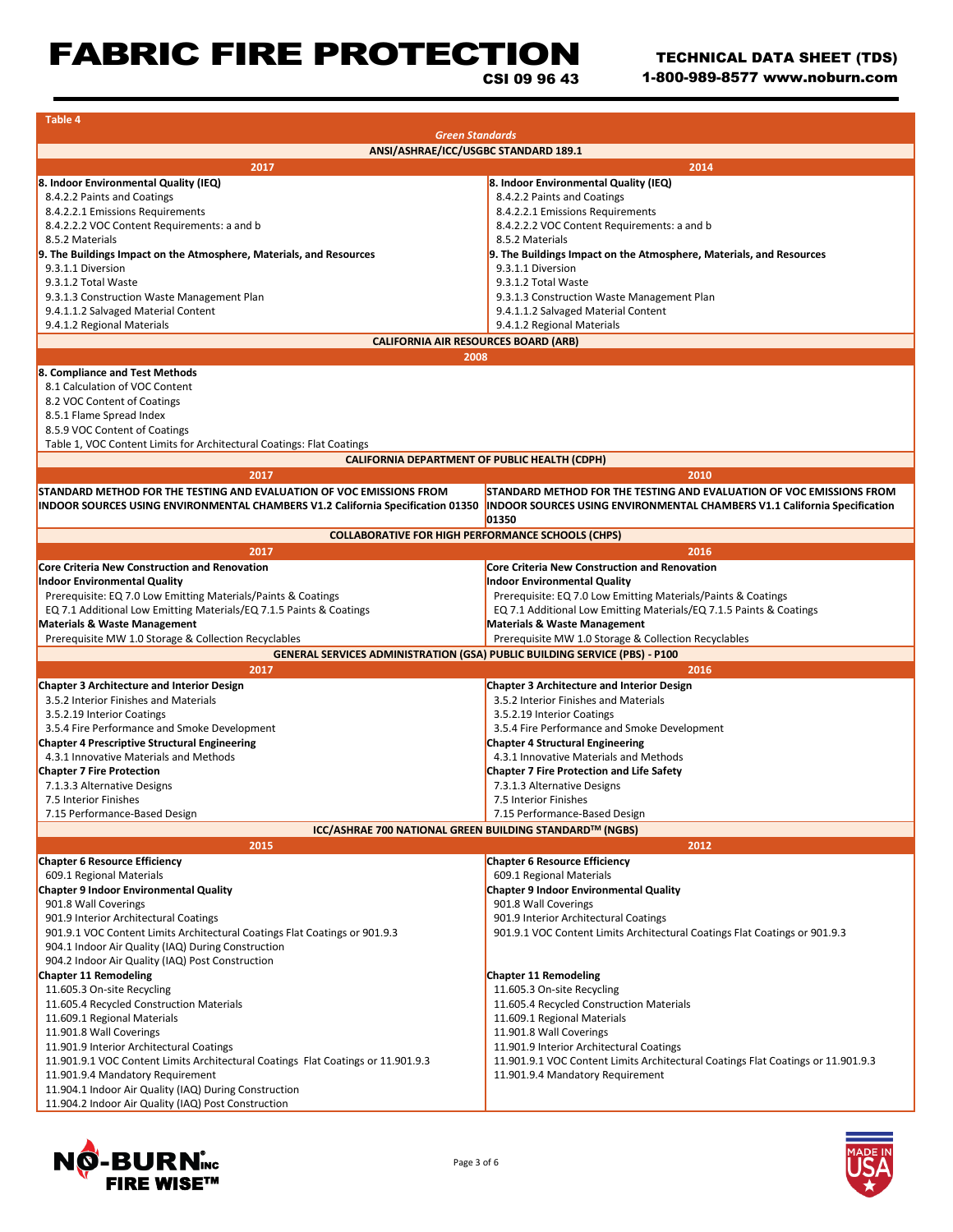# FABRIC FIRE PROTECTION

TECHNICAL DATA SHEET (TDS) 1-800-989-8577 www.noburn.com

CSI 09 96 43

| <b>Table 4 Continued</b>                                                             |                                                                                      |  |  |  |
|--------------------------------------------------------------------------------------|--------------------------------------------------------------------------------------|--|--|--|
| ICC/ASHRAE 700 NATIONAL GREEN BUILDING STANDARD™ (NGBS)                              |                                                                                      |  |  |  |
| 2015                                                                                 | 2012                                                                                 |  |  |  |
| <b>Chapter 12 Remodeling of Functional Areas</b>                                     | <b>Chapter 12 Remodeling of Functional Areas</b>                                     |  |  |  |
| 12.1(A).609.1 Regional Materials                                                     | 12.1(A).609.1 Regional Materials                                                     |  |  |  |
| 12.1.901.8 Interior Wall Coverings                                                   | 12.1.901.8 Interior Wall Coverings                                                   |  |  |  |
| 12.1.901.9 Architectural Coatings                                                    | 12.1.901.9 Architectural Coatings                                                    |  |  |  |
| 12.1.901.9.1 VOC Content Limits Architectural Coatings Flat Coatings or 12.1.901.9.2 | 12.1.901.9.1 VOC Content Limits Architectural Coatings Flat Coatings or 12.1.901.9.2 |  |  |  |
| <b>INTERNATIONAL GREEN CONSTRUCTION CODE® (IgCC®)</b>                                |                                                                                      |  |  |  |
| 2018                                                                                 | 2015                                                                                 |  |  |  |
| 8. Indoor Environmental Quality (IEQ)                                                | <b>Chapter 5 Material Resource Conservation and Efficiency</b>                       |  |  |  |
| 8.4.2.2 Paints and Coatings                                                          | 503.1 Construction Material and Waste Management Plan                                |  |  |  |
| 8.4.2.2.1 Emissions Requirements                                                     |                                                                                      |  |  |  |
| 8.4.2.2.2 VOC Content Requirements: a and b                                          |                                                                                      |  |  |  |
| 8.5.2 Materials                                                                      |                                                                                      |  |  |  |
| 9. The Buildings Impact on the Atmosphere, Materials, and Resources                  | <b>Chapter 8 Indoor Environmental Quality and Comfort</b>                            |  |  |  |
| 9.3.1.1 Diversion                                                                    | 806.3 Architectural Paints and Coatings/Table 806.3(1) or 806.3(2)                   |  |  |  |
| 9.3.1.2 Total Waste                                                                  |                                                                                      |  |  |  |
| 9.3.1.3 Construction Waste Management Plan                                           |                                                                                      |  |  |  |
| 9.4.1.1.2 Salvaged Material Content                                                  |                                                                                      |  |  |  |
| 9.4.1.2 Regional Materials                                                           |                                                                                      |  |  |  |
| U.S. GREEN BUILDING COUNCIL® LEED®                                                   |                                                                                      |  |  |  |
| v4 2018                                                                              | v3 2009                                                                              |  |  |  |
| <b>BUILDING DESIGN (BD) AND CONSTRUCTION (C)</b>                                     | <b>NEW CONSTRUCTION AND MAJOR RENNOVATIONS</b>                                       |  |  |  |
| <b>Materials and Resources (MR)</b>                                                  | <b>Materials and Resources (MR)</b>                                                  |  |  |  |
| MR Prerequisite: Storage and Collection of Recyclables                               | MR Credit 5 Regional Materials                                                       |  |  |  |
| MR Credit: Building Product Disclosure and Optimization- Material Ingredients:       | Indoor Environmental Quality (IEQ)                                                   |  |  |  |
| Option 2 International Alternative Compliance Path-Reach Optimization                | IEQ Credit 4.2 Low Emitting Materials-Paints & Coatings                              |  |  |  |
| <b>Indoor Environmental Quality (EQ)</b>                                             | Innovation in Design (ID)                                                            |  |  |  |
| EQ Credit: Low-Emitting Materials: Option 1                                          | Credit 1 Innovation in Design                                                        |  |  |  |
| Innovation in Design (ID)                                                            |                                                                                      |  |  |  |
| Credit 1 Innovation in Design                                                        |                                                                                      |  |  |  |
| <b>HOMES DESIGN (HD) and CONSTRUCTION (C)</b>                                        |                                                                                      |  |  |  |
| Indoor Environmental Quality (EQ)                                                    |                                                                                      |  |  |  |
| EQ Credit: Low-Emitting Products                                                     |                                                                                      |  |  |  |
| INTERIOR DESIGN (ID) and CONSTRUCTION (C)                                            |                                                                                      |  |  |  |
| <b>Materials and Resources (MR)</b>                                                  |                                                                                      |  |  |  |
| MR Prerequisite: Storage and Collection of Recyclables                               |                                                                                      |  |  |  |
| MR Credit: Building Product Disclosure and Optimization- Material Ingredients:       |                                                                                      |  |  |  |
| Option 2 International Alternative Compliance Path-Reach Optimization                |                                                                                      |  |  |  |
| <b>Indoor Environmental Quality (EQ)</b>                                             |                                                                                      |  |  |  |
| EQ Credit: Low-Emitting Materials: Option 1                                          |                                                                                      |  |  |  |
| Innovation in Design (ID)                                                            |                                                                                      |  |  |  |
| Credit 1 Innovation in Design                                                        |                                                                                      |  |  |  |
| SOUTH COAST AIR QUALITY MANAGEMENT DISTRICT (SCAQMD) RULE 1113                       |                                                                                      |  |  |  |
| 2016                                                                                 | 2013                                                                                 |  |  |  |
| Table of Standards 1, VOC Limits                                                     | Table of Standards 1, VOC Limits                                                     |  |  |  |
| Flats                                                                                | Flats                                                                                |  |  |  |
| (e) Test Methods                                                                     | (e) Test Methods                                                                     |  |  |  |
| (e)(1)(A) U.S. EPA Reference Test Method 24                                          | (e)(1)(A) U.S. EPA Reference Test Method 24                                          |  |  |  |
|                                                                                      |                                                                                      |  |  |  |

**No-Burn, Inc. SALES INFORMATION AND ORDER PLACEMENT 1-800-989-8577 TECHNICAL INFORMATION 1-800-989-8577** [www.noburn.com](http://www.noburn.com/) **TRADEMARKS** No-Burn, No-Burn logo and Fire Wise are trademarks owned by or licensed to No-Burn®, Inc. **LIMITED WARRANTY** No-Burn®, Inc. warrants that the No-Burn® formula will be manufactured to the same specifications and quality, and will perform equally to the tests performed by the independent laboratories when properly applied. Warranty coverage is limited solely to the cost of product purchased hereunder and specifically excludes incidental expenses and consequential damages. The applicator warrants that the product, in its original form from the manufacturer, will be stored, mixed and/or applied as directed in the guidelines published by No-Burn®, Inc., to every reasonably accessible area that has been specified for protection. All implied warranties, from No-Burn®, Inc. or the applicator are excluded. There may be situations and materials for which No-Burn® will not prevent a fire from igniting or retard the progress of a fire. **POLICY & PROCEDURES** All sales of this product by No-Burn, Inc. are subjected to our Policy & Procedures available a[t http://noburn.com/polices-procedures](http://noburn.com/polices-procedures) **UPDATES AND CURRENT INFORMATION** Revised 18-Feb-2019. The information in this document may change

© 2019 No-Burn, Inc.





without notice.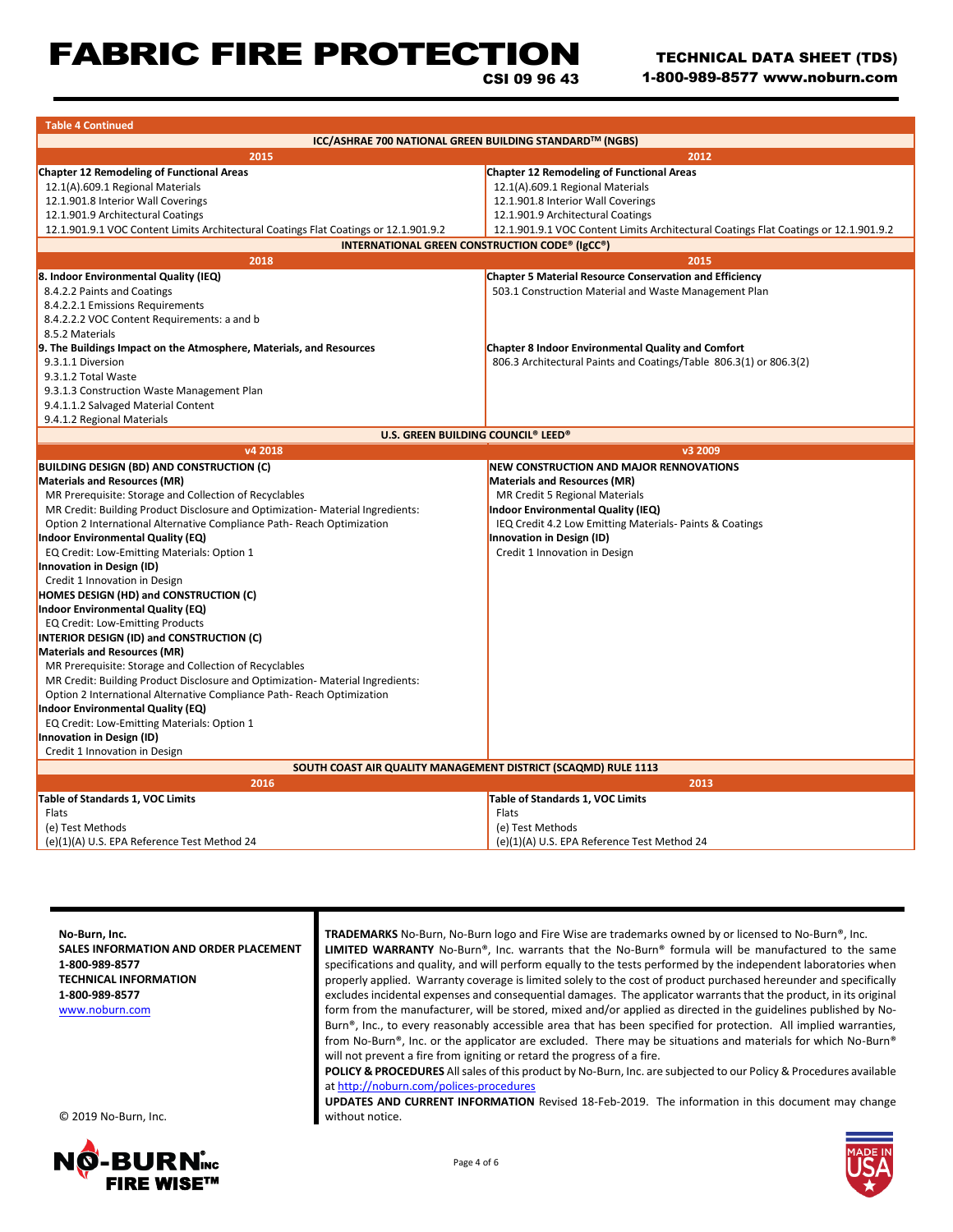# FABRIC FIRE PROTECTION

CSI 09 96 43

### **FABRICANTE**

No-Burn, Inc. 1392 High Street, Suite 211 Wadsworth, Ohio 44281 [www.noburn.com](http://www.noburn.com/)

# **DESCRIPCIÓN**

No-Burn® Fabric Fire Protection es un revestimiento ignífugo transparente a base de agua que, cuando se expone a altas temperaturas y a llamas, reduce la propagación de llamas y la formación de humo. Este material está certificado para aplicarse en una gran variedad de *Sustratos* y la conformidad con la reacción al fuego se logra cuando el espesor de la película húmeda es adecuado.

### **1. PRINCIPALES USOS**

Fabric Fire Protection se puede usar en edificios nuevos y existentes, de conformidad con las normas IBC® y otros códigos o normas aplicables, y se utiliza en aplicaciones donde se ofrece:

- Características de quemado superficial
- Clasificación de acabado interior de Clase I o Clase A: FS 20 / SD 85
- La propagación de llamas en textiles y películas

## **2. ESPECIFICACIONES**

| Color:                  | Transparente                  |
|-------------------------|-------------------------------|
| Acabado:                | Plano                         |
| Contenido de químicos   | 0 g/l método EPA 24           |
| orgánicos volátiles:    |                               |
| Tiempo de secado:       | De 10 a 20 minutos            |
| Cuarto de galón:        | 32 onzas (0.95 litros), 2 lbs |
| Cubetas:                | 5 galones (191), 55 lbs       |
| Tambores:               | 55 galones (208 l), 605 lbs   |
| Vida útil:              | 24 meses                      |
| Tiempo de curado:       | 24 horas                      |
| Punto de ebullición:    | 212 °F (97.7 °C)              |
| Punto de congelamiento: | 32 °F (0 °C)                  |
| % volátil por volumen:  | 85%                           |
| Gravedad específica:    | 1.08                          |

Consultar la *ficha de datos de seguridad (M)SDS* del producto para obtener información adicional.

### **3. RENDIMIENTO DEL PRODUCTO**

No-Burn® Fabric Fire Protection se puede utilizar en los *usos primarios* expresados. No-Burn® Fabric Fire Protection limita la propagación de llamas y humo, y proporciona protección contra incendios de clase A o clase 1.

No-Burn® Fabric Fire Protection se aplica en forma de aerosol a alfombras y cortinas interiores, incluidos tapizados de tejidos naturales o sintéticos, y reduce significativamente la ignición de telas, eliminando o reduciendo drásticamente la propagación de llamas.

## **4. NORMAS APLICABLES**

No-Burn® Fabric Fire Protection puede ser especificado en el cumplimiento de los siguientes: ANSI/ASHRAE/USGBC/IES Standard 189.1 IgCC ASTM E84 LEED v3 2009 BSEN 1021-1/1021-2 LEED v4 CARB NFPA 255 CDPH (CA Spec 01350) NFPA 701 CHPS ROHS CSFM Flame Retardant: C-21501 SCAQMD Rule 1113 FAA FAR 25 TR117 GSA PBS-P100 UL 723 ICC/ASHRAE 700 NGBS

| Tabla 1                   |                       |                                    |
|---------------------------|-----------------------|------------------------------------|
|                           | <b>Sustratos</b>      |                                    |
| <b>Material</b>           | Grosor de<br>Película | Indice de propagación              |
| Alfombra                  | 5 húmedo              | 300 sq. ft./gal.; 75 sq. ft./quart |
| Algodón                   | 5 húmedo              | 300 sq. ft./gal.; 75 sq. ft./quart |
| Poliéster                 | 5 húmedo              | 300 sq. ft./gal.; 75 sq. ft./quart |
| Lino                      | 5 húmedo              | 300 sq. ft./gal.; 75 sq. ft./quart |
| Algodón / Poliéster       | 5 húmedo              | 300 sq. ft./gal.; 75 sq. ft./quart |
| Seda                      | 5 húmedo              | 300 sq. ft./gal.; 75 sq. ft./quart |
| Lana                      | 5 húmedo              | 300 sq. ft./gal.; 75 sq. ft./quart |
| Arpillera                 | 5 húmedo              | 300 sq. ft./gal.; 75 sq. ft./quart |
| Varios Textiles / Mezclas | 5 húmedo              | 300 sq. ft./gal.; 75 sq. ft./quart |

### **5. MEZCLADO**

Fabric Fire Protection debe estar bien mezclada antes de su uso de conformidad con las recomendaciones del fabricante. No-Burn® Fabric Fire Protection ÚNICAMENTE se debe agitar en su presentación de botella de cuarto de galón (950 ml); de lo contrario, se debe mezclar con un mezclador helicoidal eléctrico para 5 galones marca SquirrelTMTM o un aparato similar, entre 500 y 900 RPM a un tiempo de mezclado mínimo de 5 minutos por cubeta.

NO es suficiente agitar el No-Burn® Fabric Fire Protection con un agitador de pinturas. No se recomienda filtrar o colar el Fabric Fire Protection. Utilizar el producto como es: **NO DILUIR**. Si se mezcla No-Burn® Fabric Fire Protection más de 24 horas antes de usarlo, mezclarlo nuevamente de conformidad con las instrucciones del fabricante.

Nunca permitir que Fabric Fire Protection se congele a 32°F (0°C), almacenar entre 40 °F y 90 °F (4.4 °C y 32.2 °C) y mantener fuera de la luz directa del sol; si no puede comprobar que se han mantenido estas condiciones, el producto puede eliminarse de conformidad con la (M)SDS del fabricante.

Para reciclar las cubetas, visite http://www.wbdg.org/tools/cwm.php.